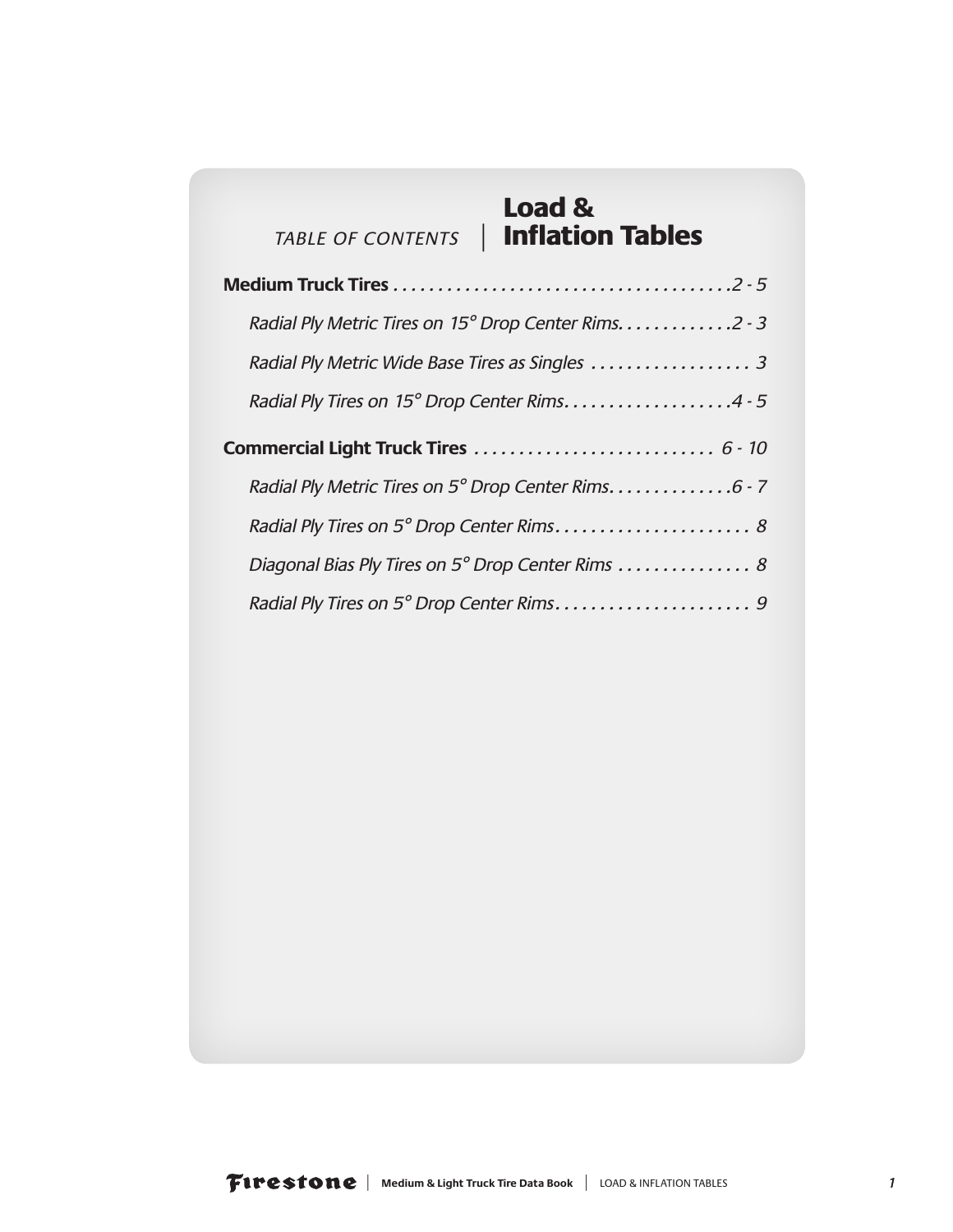|                                  |              |                        |              |              | TIRES MOUNTED ON 15° DROP CENTER RIMS |              |              |         |                            |              |              |                            |                                                                                                              |                    |                                   |
|----------------------------------|--------------|------------------------|--------------|--------------|---------------------------------------|--------------|--------------|---------|----------------------------|--------------|--------------|----------------------------|--------------------------------------------------------------------------------------------------------------|--------------------|-----------------------------------|
|                                  |              |                        |              |              |                                       |              |              |         |                            |              |              |                            | Tire Load Limits (kg./lb.) at various Cold Inflation Pressures (Pressure Listed is the Minimum for the Load) |                    |                                   |
| <b>TIRE SIZE</b>                 |              | kPa                    | 480          | 520          | 550                                   | 590          | 620          |         | 660                        | 690          | 720          | 760                        | 790                                                                                                          | 830                | 860                               |
| <b>DESIGNATION</b>               | <b>USAGE</b> | <b>psi</b>             | 70           | 75           | 80                                    | 85           | 90           | 95      |                            | 100          | 105          | 110                        | 115                                                                                                          | 120                | 125                               |
| 215/75R19.5                      | <b>DUAL</b>  | kg.<br>lb.             |              |              | 1450<br>3195                          | 1520<br>3350 | 1590<br>3500 | 3645    | 1650                       | 1720<br>3795 | 1790<br>3945 | 1860<br>4095               | 1910<br>4220                                                                                                 | 1990<br>4390       | $2060(H)_{135}$<br>4540(H)        |
| <b>FS560 PLUS</b><br><b>ONLY</b> | SINGLE       | kg.<br>lb.             |              |              | 1530<br>3375                          | 1610<br>3540 | 1680<br>3695 | 3860    | 1750                       | 1820<br>4010 | 1900<br>4180 | 1960<br>4330               | 2040<br>4495                                                                                                 | 2110<br>4650       | $2180(H)_{143}$<br>4805(H)        |
|                                  | <b>DUAL</b>  | kg.<br>lb.             | 1230<br>2720 | 1300<br>2860 | $1360(E)_{119}$<br>3000(E)            | 1410<br>3115 | 1470<br>3245 | 3415(F) | $1550(F)_{123}$            | 1580<br>3490 | 1640<br>3615 | $1700(G)_{126}$<br>3750(G) |                                                                                                              |                    |                                   |
| 225/70R19.5                      | SINGLE       | kg.<br>I <sub>b</sub>  | 1310<br>2895 | 1380<br>3040 | $1450(E)_{121}$<br>3195(E)            | 1500<br>3315 | 1570<br>3450 | 3640(F) | $1650(F)_{125}$            | 1690<br>3715 | 1740<br>3845 | $1800(G)_{128}$<br>3970(G) |                                                                                                              |                    |                                   |
| 245/70R19.5                      | <b>DUAL</b>  | kg.<br>$\mathsf{lb}$ . |              |              | 1550<br>3415                          | 1590<br>3515 | 1660<br>3655 |         | $1750(F)_{127}$<br>3860(F) | 1790<br>3940 | 1850<br>4075 | $1950(G)_{131}$<br>4300(G) | 1970<br>4345                                                                                                 | 2060(H)<br>4540(H) |                                   |
|                                  | SINGLE       | kg.<br>lb.             |              |              | 1600<br>3640                          | 1700<br>3740 | 1750<br>3860 | 4080(F) | $1850(F)_{129}$            | 1900<br>4190 | 1970<br>4335 | $2060(G)_{133}$<br>4540(G) | 2095<br>4620                                                                                                 | 2180(H)<br>4805(H) |                                   |
|                                  |              |                        |              |              |                                       |              |              |         |                            |              |              |                            |                                                                                                              |                    |                                   |
|                                  |              | kPa                    | 480<br>70    | 520<br>75    | 550<br>80                             | 590<br>85    | 620<br>90    |         | 660<br>95                  |              | 690          | 720                        | 760                                                                                                          | 790                | 830<br>120                        |
|                                  |              | psi<br>kg.             |              |              |                                       |              |              |         |                            |              | 100          | 105                        | 110                                                                                                          | 115                |                                   |
|                                  | <b>DUAL</b>  | lb.                    |              |              | 1800<br>3970                          | 1860<br>4110 | 1940<br>4275 |         | 2000<br>4410               |              | 2020<br>4455 | 2090<br>4610               | $2120(G)_{134}$<br>4675(G)                                                                                   | 2230<br>4915       | $2300(H)_{137}$<br>5070(H)        |
| 255/70R22.5                      |              | kg.                    |              |              | 1900                                  | 1980         | 2060         |         | 2120                       |              | 2220         | 2300                       | $2360(G)_{138}$                                                                                              | 2450               |                                   |
|                                  | SINGLE       | lb.                    |              |              | 4190                                  | 4370         | 4550         |         | 4675                       |              | 4895         | 5065                       | 5205(G)                                                                                                      | 5400               | 2500(H) <sub>140</sub><br>5510(H) |
|                                  |              | kg.                    | 1860         | 1950         | 2060                                  | 2130         | 2220         |         | $2300(F)_{137}$            |              | 2390         | 2470                       | $2575(G)_{141}$                                                                                              | 2630               | $2725(H)_{143}$                   |
| 295/75R22.5                      | <b>DUAL</b>  | lb.                    | 4095         | 4300         | 4540                                  | 4690         | 4885         |         | 5070(F)                    |              | 5260         | 5440                       | 5675(G)                                                                                                      | 5795               | $6005(H)^{14}$                    |
|                                  | SINGLE       | kg.                    | 2040         | 2140         | 2240                                  | 2340         | 2440         |         | $2500(F)_{140}$            |              | 2620         | 2710                       | $2800(G)_{144}$                                                                                              | 2890               | $3000(H)_{148}$                   |
|                                  |              | lb.                    | 4500         | 4725         | 4940                                  | 5155         | 5370         |         | 5510(F)                    |              | 5780         | 5980                       | 6175(G)                                                                                                      | 6370               | 6610(H)                           |
| 295/75R22.5                      | <b>DUAL</b>  | kg.<br>lb.             | 1860<br>4095 | 1950<br>4300 | 2060<br>4540                          | 2130<br>4690 | 2220<br>4885 |         | $2300(F)_{137}$<br>5070(F) |              | 2390<br>5260 | 2470<br>5440               | $2575(G)_{141}$<br>5675(G)                                                                                   | 2870<br>6330       | $3000(H)_{148}$<br>6610(H)        |

*Radial Ply* METRIC *Tires for Trucks, Buses & Trailers Used in Normal Highway Service*

NOTES: Letters in parentheses denote Load Range for which boldface loads and inflations are maximum.

      2500(F)<sub>140</sub><br>5510(F)

K<u>g.</u> 2040 | 2140 | 2240 | 2340 | 2440 | **2500(F)<sub>140</sub> | 2**620 | 2710 | **2800(G)**<sub>144</sub> | 3150 | **3250(H)**<sub>149</sub><br>|b. 4500 | 4725 | 4940 | 5155 | 5370 | **5510(F)** | 5780 | 5980 | **6175(G)** | 6950 | **7160(H)** 

 

 

**2800(G)**<sup>144</sup> **6175(G)**

 

International Load Index numbers are shown after Load Range.

SINGLE  $\begin{array}{|c|c|c|c|}\n\hline\n\text{B} & \text{2040} \\
\hline\n\text{lb.} & \text{4500}\n\end{array}$ 

**FS591 ONLY**

IMPORTANT — **Always use approved tire and rim combinations for diameter and contours.**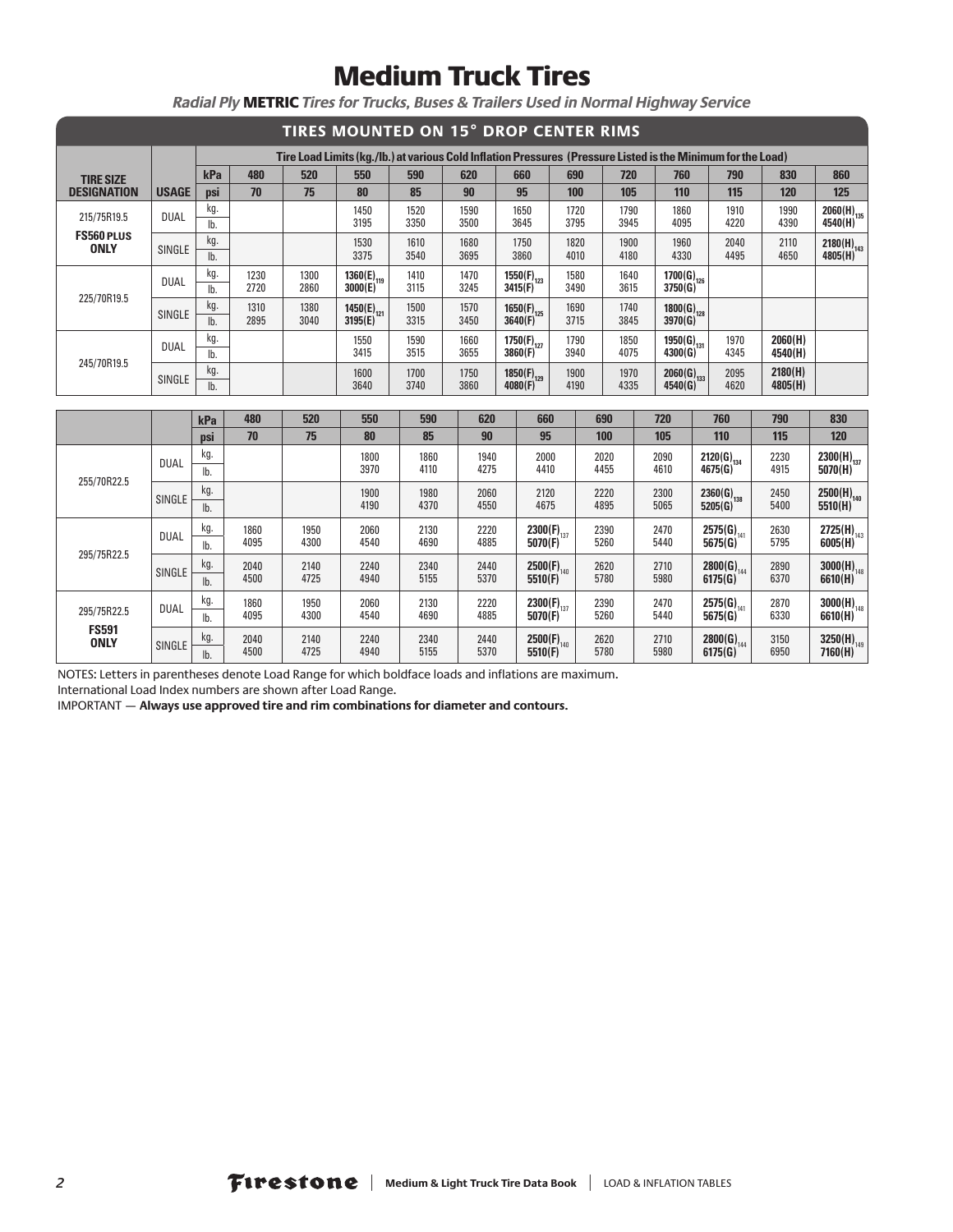| <b>TIRES MOUNTED ON 15° DROP CENTER RIMS</b> |              |     |      |      |      |      |      |                                                                                                              |      |      |                 |      |                        |
|----------------------------------------------|--------------|-----|------|------|------|------|------|--------------------------------------------------------------------------------------------------------------|------|------|-----------------|------|------------------------|
|                                              |              |     |      |      |      |      |      | Tire Load Limits (kg./lb.) at various Cold Inflation Pressures (Pressure Listed is the Minimum for the Load) |      |      |                 |      |                        |
| <b>TIRE SIZE</b>                             |              | kPa | 550  | 590  | 620  | 660  | 690  | 720                                                                                                          | 760  | 790  | 830             | 860  | 900                    |
| <b>DESIGNATION</b>                           | <b>USAGE</b> | psi | 80   | 85   | 90   | 95   | 100  | 105                                                                                                          | 110  | 115  | 120             | 125  | 130                    |
|                                              | Dual         | kg. | 2575 | 2650 | 2750 | 2900 | 2970 | 3070                                                                                                         | 3150 | 3270 | $3450(J)_{151}$ | 3560 | 3750(L)                |
| 315/80R22.5                                  |              | lb. | 5675 | 5840 | 6070 | 6395 | 6545 | 6770                                                                                                         | 6940 | 7210 | 7610(J)         | 7850 | 8255(L)                |
|                                              | Single       | kg. | 2800 | 2910 | 3030 | 3150 | 3260 | 3370                                                                                                         | 3450 | 3590 | $3750(J)_{154}$ | 3900 | 4080(L)                |
|                                              |              | lb. | 6175 | 6415 | 6670 | 6940 | 7190 | 7440                                                                                                         | 7610 | 7920 | 8270(J)         | 8600 | 9000(L)                |
|                                              | Dual         | kg. | 2575 | 2650 | 2750 | 2900 | 2970 | 3070                                                                                                         | 3150 | 3270 | $3450(J)_{151}$ | 3560 | $3750(L)_{154}$        |
| 315/80R22.5                                  |              | lb. | 5675 | 5840 | 6070 | 6395 | 6545 | 6770                                                                                                         | 6940 | 7210 | 7610(J)         | 7850 | 8270(L)                |
| <b>FS400 &amp; FS820</b>                     | Single       | kg. | 2800 | 2910 | 3030 | 3150 | 3260 | 3370                                                                                                         | 3450 | 3590 | $3750(J)_{154}$ | 3900 | 4125(L) <sub>157</sub> |
|                                              |              | lb. | 6175 | 6415 | 6670 | 6940 | 7190 | 7440                                                                                                         | 7610 | 7920 | 8270(J)         | 8600 | 9090(L)                |
|                                              |              |     |      |      |      |      |      |                                                                                                              |      |      |                 |      |                        |
|                                              |              | kPa | 480  | 520  | 550  | 590  | 620  | 660                                                                                                          | 690  | 720  | 760             | 790  | 830                    |
|                                              |              | psi | 70   | 75   | 80   | 85   | 90   | 95                                                                                                           | 100  | 105  | 110             | 115  | 120                    |
|                                              | <b>DUAL</b>  | kg. | 1870 | 1970 | 2060 | 2150 | 2240 | 2360(F) $_{138}$                                                                                             | 2410 | 2490 | $2575(G)_{141}$ | 2660 | $2800(H)_{144}$        |
| 285/75R24.5                                  |              | lb. | 4135 | 4340 | 4540 | 4740 | 4930 | 5205(F)                                                                                                      | 5310 | 5495 | 5675(G)         | 5860 | 6175(H)                |
|                                              | SINGLE       | kg. | 2060 | 2160 | 2240 | 2360 | 2460 | 2575(F) <sub>141</sub>                                                                                       | 2650 | 2740 | $2800(G)_{144}$ | 2920 | 3075(H) <sub>147</sub> |
|                                              |              | lb. | 4545 | 4770 | 2240 | 2360 | 2460 | 5675(F)                                                                                                      | 5835 | 6040 | 6175(G)         | 6440 | 6780(H)                |

*Radial Ply* METRIC *Tires for Trucks, Buses & Trailers Used in Normal Highway Service*

METRIC WIDE BASE *Radial Tires for Trucks, Buses & Trailers Used in Normal Highway Service*

|                    | TIRES ARE USED AS SINGLES |                                                                                                              |      |      |      |      |       |       |       |                        |       |                        |  |  |  |
|--------------------|---------------------------|--------------------------------------------------------------------------------------------------------------|------|------|------|------|-------|-------|-------|------------------------|-------|------------------------|--|--|--|
|                    |                           | Tire Load Limits (kg./lb.) at various Cold Inflation Pressures (Pressure Listed is the Minimum for the Load) |      |      |      |      |       |       |       |                        |       |                        |  |  |  |
| <b>TIRE SIZE</b>   | kPa                       | 830<br>480<br>520<br>550<br>590<br>620<br>660<br>760<br>690<br>720<br>790                                    |      |      |      |      |       |       |       |                        |       |                        |  |  |  |
| <b>DESIGNATION</b> | <b>DSI</b>                | 70                                                                                                           | 75   | 80   | 85   | 90   | 95    | 100   | 105   | 110                    | 115   | 120                    |  |  |  |
| 385/65R22.5        | kg.                       | 2880                                                                                                         | 3060 | 3150 | 3350 | 3470 | 3650  | 3740  | 3850  | 4000                   | 4100  | 4250(J) <sub>158</sub> |  |  |  |
|                    | lb.                       | 6380                                                                                                         | 6720 | 6940 | 7350 | 7650 | 8050  | 8230  | 8510  | 8820                   | 9050  | 9370(J)                |  |  |  |
|                    | kg.                       | 3430                                                                                                         | 3640 | 3750 | 3980 | 4130 | 4250  | 4440  | 4580  | 4750(J) <sub>162</sub> | 4880  | $5150(L)_{165}$        |  |  |  |
| 425/65R22.5        | lb.                       | 7590                                                                                                         | 7990 | 8270 | 8740 | 9100 | 9370  | 9790  | 10100 | 10500                  | 10700 | 11400(L)               |  |  |  |
|                    | kg.                       | 3720                                                                                                         | 3950 | 4125 | 4320 | 4470 | 4625  | 4820  | 4960  | 5150                   | 5290  | $5600(L)_{168}$        |  |  |  |
| 445/65R22.5        | lb.                       | 8230                                                                                                         | 8660 | 9090 | 9480 | 9870 | 10200 | 10600 | 11000 | 11400                  | 11700 | 12300(L)               |  |  |  |

NOTES: Letters in parentheses denote Load Range for which boldface loads and inflations are maximum.

International Load Index numbers are shown after Load Range.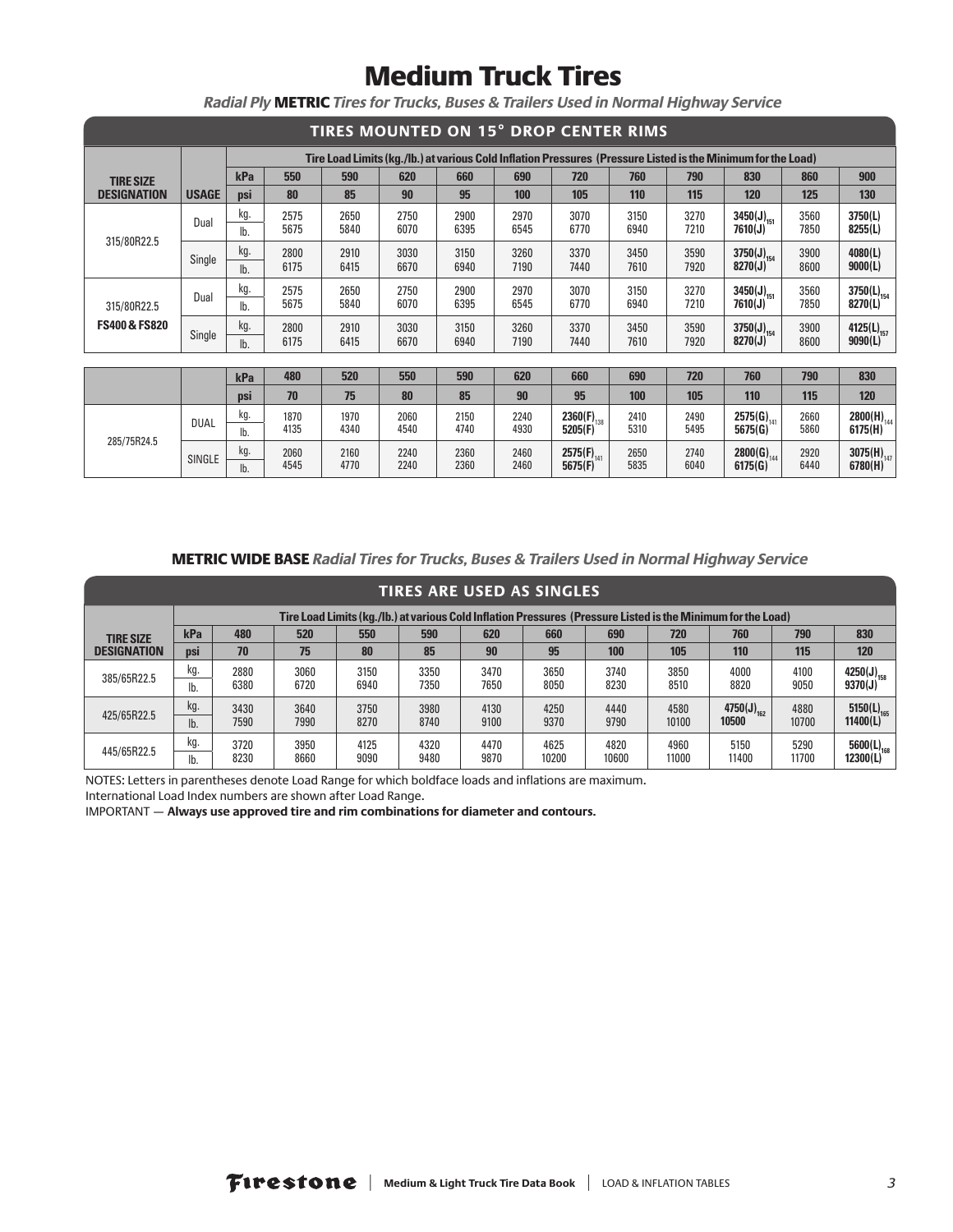|                    |               |            |                                   |              |              | TIRES MOUNTED ON 15° DROP CENTER RIMS                                                                        |                            |              |                             |                             |              |                            |                            |
|--------------------|---------------|------------|-----------------------------------|--------------|--------------|--------------------------------------------------------------------------------------------------------------|----------------------------|--------------|-----------------------------|-----------------------------|--------------|----------------------------|----------------------------|
|                    |               |            |                                   |              |              | Tire Load Limits (kg./lb.) at various Cold Inflation Pressures (Pressure Listed is the Minimum for the Load) |                            |              |                             |                             |              |                            |                            |
| <b>TIRE SIZE</b>   |               | kPa        | 590                               | 620          | 660          | 690                                                                                                          | 720                        | 760          | 790                         | 830                         | 860          | 900                        | 930                        |
| <b>DESIGNATION</b> | <b>USAGE</b>  | psi        | 85                                | 90           | 95           | 100                                                                                                          | 105                        | 110          | 115                         | 120                         | 125          | 130                        | 135                        |
| 10R17.5HC          | <b>DUAL</b>   | kg.<br>lb. | $1650(E)_{125}$<br>3640(E)        | 1720<br>3785 | 1790<br>3930 | $1850(F)_{129}$<br>4080(F) <sup>129</sup>                                                                    | 1920<br>4235               | 1990<br>4390 | $2060(G)_{133}$<br>4540(G)  |                             |              |                            |                            |
|                    | SINGLE        | kg.<br>lb. | 1750(E) <sub>127</sub><br>3860(E) | 1820<br>4005 | 1890<br>4150 | 1950(F) <sub>131</sub><br>4300(F)                                                                            | 2030<br>4470               | 2110<br>4640 | $2180(G)_{135}$<br>4805(G)  |                             |              |                            |                            |
|                    |               |            |                                   |              |              |                                                                                                              |                            |              |                             |                             |              |                            |                            |
|                    |               | kPa        | 480                               | 520          | 550          | 590                                                                                                          | 620                        | 660          | 690                         | 720                         | 760          | 790                        | 830                        |
|                    |               | psi        | 70                                | 75           | 80           | 85                                                                                                           | 90                         | 95           | 100                         | 105                         | 110          | 115                        | 120                        |
| 9R22.5<br>10R22.5  | <b>DUAL</b>   | kg.<br>lb. | 1480<br>3270                      | 1550<br>3410 | 1610<br>3550 | 1670<br>3690                                                                                                 | $1750(E)_{127}$<br>3860(E) | 1820<br>4005 | 1890<br>4150                | 1950(F) $_{131}$<br>4300(F) | 2010<br>4425 | 2070<br>4550               | $2120(G)_{134}$<br>4675(G) |
|                    | SINGLE        | kg.<br>lb. | 1530<br>3370                      | 1610<br>3560 | 1690<br>3730 | 1760<br>3890                                                                                                 | $1850(E)_{129}$<br>4080(E) | 1920<br>4235 | 1990<br>4390                | $2060(F)_{133}$<br>4540(F)  | 2120<br>4675 | 2180<br>4810               | $2240(G)_{136}$<br>4940(G) |
|                    | <b>DUAL</b>   | kg.<br>lb. | 1750<br>3860                      | 1830<br>4045 | 1910<br>4230 | $2000(E)_{132}$<br>4410(E)                                                                                   | 2080<br>4585               | 2160<br>4760 | 2240(F) $_{138}$<br>4940(F) | 2300<br>5075                | 2360<br>5210 | $2430(G)_{139}$<br>5355(G) |                            |
|                    | SINGLE        | kg.<br>lb. | 1850<br>4080                      | 1940<br>4280 | 2030<br>4480 | $2120(E)_{134}$<br>4675(E)                                                                                   | 2200<br>4850               | 2280<br>5025 | $2360(F)_{138}$<br>5205(F)  | 2430<br>5360                | 2500<br>5515 | $2575(G)_{141}$<br>5675(G) |                            |
|                    | <b>DUAL</b>   | kg.<br>lb. | 1990<br>4380                      | 2080<br>4580 | 2160<br>4760 | 2250<br>4950                                                                                                 | $2360(F)_{138}$<br>5205(F) | 2460<br>5415 | 2560<br>5625                | $2650(G)_{142}$<br>5840(G)  | 2680<br>5895 | 2710<br>5950               | $2725(H)_{143}$<br>6005(H) |
| 11R22.5            | <b>SINGLE</b> | kg.<br>lb. | 2050<br>4560                      | 2160<br>4770 | 2260<br>4990 | 2370<br>5220                                                                                                 | $2500(F)_{140}$<br>5510(F) | 2600<br>5730 | 2700<br>5950                | $2800(G)_{144}$<br>6175(G)  | 2870<br>6320 | 2940<br>6465               | $3000(H)_{146}$<br>6610(H) |
|                    | <b>DUAL</b>   | kg.<br>lb. | 2110<br>4660                      | 2210<br>4870 | 2300<br>5070 | 2390<br>5260                                                                                                 | $2500(F)_{140}$<br>5510(F) | 2580<br>5675 | 2660<br>5840                | $2725(G)_{143}$<br>6005(G)  | 2820<br>6205 | 2910<br>6405               | $3000(H)_{146}$<br>6610(H) |
| 11R24.5            | SINGLE        | kg.<br>lb. | 2190<br>4820                      | 2300<br>5070 | 2410<br>5310 | 2520<br>5550                                                                                                 | $2650(F)_{142}$<br>5840(F) | 2770<br>6095 | 2890<br>6350                | $3000(G)_{146}$<br>6610(G)  | 3080<br>6790 | 3160<br>6970               | $3250(H)_{149}$<br>7160(H) |
|                    | <b>DUAL</b>   | kg.<br>lb. | 2170<br>4780                      | 2260<br>4990 | 2350<br>5190 | 2440<br>5390                                                                                                 | $2575(F)_{141}$<br>5675(F) | 2630<br>5785 | 2680<br>5895                | $2725(G)_{143}$<br>6005(G)  | 2840<br>6265 | 2960<br>6525               | $3075(H)_{147}$<br>6780(H) |
| 12R22.5            | SINGLE        | kg.<br>lb. | 2240<br>4940                      | 2360<br>5000 | 2470<br>5450 | 2580<br>5690                                                                                                 | $2725(F)_{143}$<br>6005(F) | 2820<br>6205 | 2910<br>6405                | $3000(G)_{146}$<br>6610(G)  | 3120<br>6870 | 3240<br>7130               | $3350(H)_{150}$<br>7390(H) |
|                    | <b>DUAL</b>   | kg.<br>lb. | 2300<br>5080                      | 2400<br>5300 | 2500<br>5520 | 2600<br>5730                                                                                                 | $2650(F)_{142}$<br>5840(F) | 2770<br>6095 | 2890<br>6350                | $3000(G)_{146}$<br>6610(G)  | 3080<br>6790 | 3160<br>6970               | $3250(H)_{149}$<br>7160(H) |
| 12R24.5            | <b>SINGLE</b> | kg.<br>lb. | 2380<br>5240                      | 2500<br>5520 | 2630<br>5790 | 2740<br>6040                                                                                                 | $2900(F)_{145}$<br>6395(F) | 3020<br>6650 | 3140<br>6910                | $3250(G)_{152}$<br>7160(G)  | 3350<br>7380 | 2450<br>7600               | $3550(H)_{152}$<br>7830(H) |

*Radial Ply Tires for Trucks, Buses & Trailers Used in Normal Highway Service*

NOTES: Letters in parentheses denote Load Range for which boldface loads and inflations are maximum.

International Load Index numbers are shown after Load Range.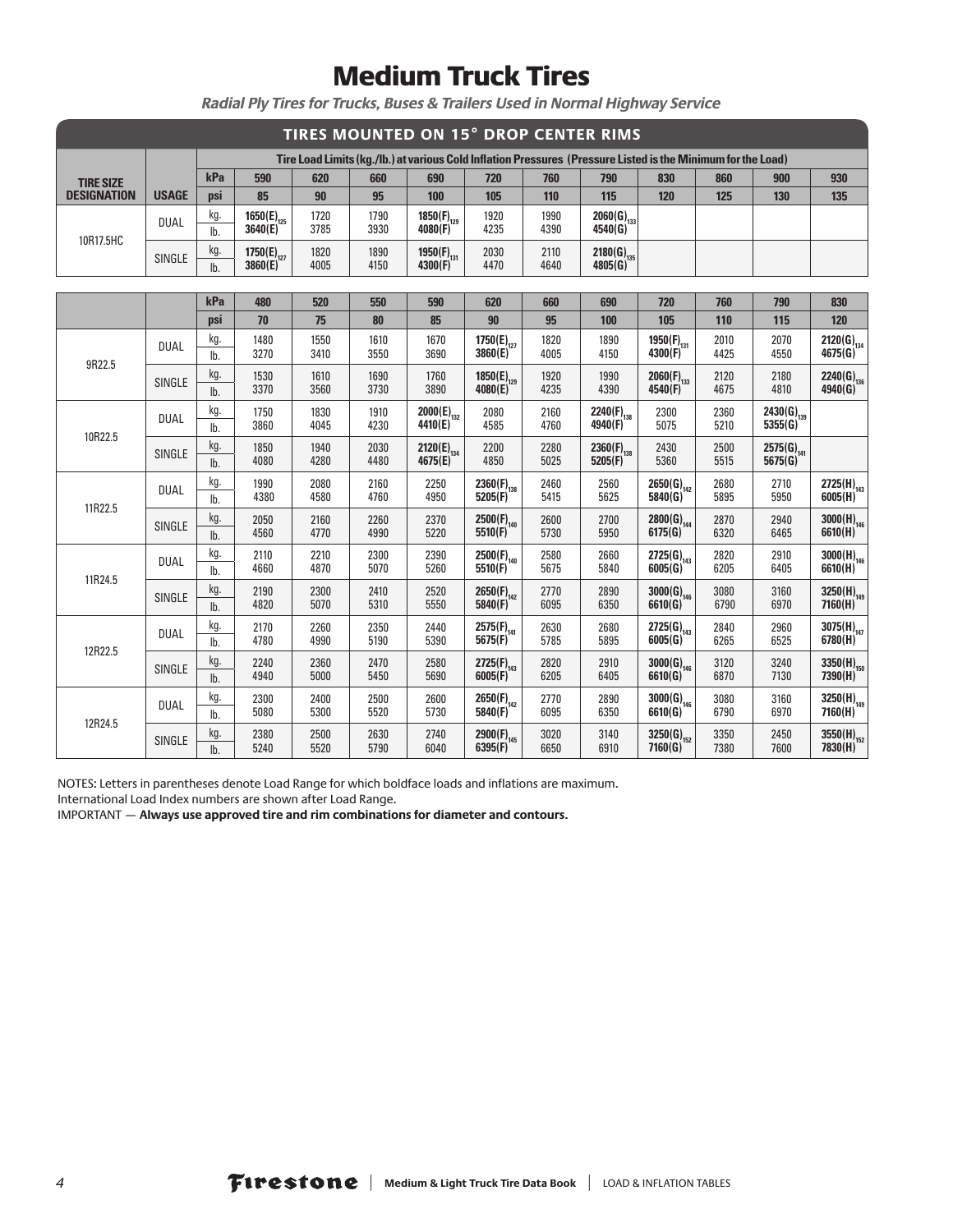|                    |              |            |                            |              |              | TIRES MOUNTED ON 15° DROP CENTER RIMS                                                                        |                            |                            |                            |                            |                            |                            |                                   |
|--------------------|--------------|------------|----------------------------|--------------|--------------|--------------------------------------------------------------------------------------------------------------|----------------------------|----------------------------|----------------------------|----------------------------|----------------------------|----------------------------|-----------------------------------|
|                    |              |            |                            |              |              | Tire Load Limits (kg./lb.) at various Cold Inflation Pressures (Pressure Listed is the Minimum for the Load) |                            |                            |                            |                            |                            |                            |                                   |
| <b>TIRE SIZE</b>   |              | kPa        | 480                        | 520          | 550          | 590                                                                                                          | 620                        | 660                        | 690                        | 720                        | 760                        | 790                        | 830                               |
| <b>DESIGNATION</b> | <b>USAGE</b> | psi        | 70                         | 75           | 80           | 85                                                                                                           | 90                         | 95                         | 100                        | 105                        | 110                        | 115                        | 120                               |
|                    | <b>DUAL</b>  | kg.<br>lb. | $1750(D)_{127}$<br>3860(D) | 1830<br>4045 | 1910<br>4230 | $2000(E)_{132}$<br>4410(E)                                                                                   | 2080<br>4585               | 2160<br>4760               | $2240(F)_{136}$<br>4940(F) | 2300<br>5080               | 2360<br>5220               | $2430(G)_{139}$<br>5355(G) |                                   |
| 9.00R20            | SINGLE       | kg.<br>lb. | $1850(D)_{129}$<br>4080(D) | 1940<br>4280 | 2030<br>4480 | $2120(E)_{134}$<br>4675(E)                                                                                   | 2200<br>4850               | 2280<br>5025               | $2360(F)_{138}$<br>5205(F) | 2430<br>5360               | 2500<br>5515               | $2575(G)_{141}$<br>5675(G) |                                   |
| 9.00R20            | <b>DUAL</b>  | kg.<br>lb. | 1750<br>3860               | 1830<br>4045 | 1910<br>4230 | 2000<br>4410                                                                                                 | 2080<br>4585               | 2160<br>4760               | 2240<br>4940               | 2250(G)<br>4970(G)         |                            |                            |                                   |
| <b>T546 ONLY</b>   | SINGLE       | kg.<br>lb. | 1850<br>4080               | 1940<br>4280 | 2030<br>4480 | 2120<br>4675                                                                                                 | 2200<br>4850               | 2280<br>5025               | 2360<br>5205               | 2430<br>5360               | 2500<br>5515               | 2570(G)<br>5670(G)         |                                   |
| 10.00R20           | <b>DUAL</b>  | kg.<br>lb. | 1990<br>4380               | 2080<br>4580 | 2160<br>4760 | 2250<br>4950                                                                                                 | $2360(F)_{138}$<br>5205(F) | 2460<br>5415               | 2560<br>5625               | $2650(G)_{142}$<br>5840(G) | 2680<br>5895               | 2710<br>5950               | $2725(H)_{143}$<br>6005(H)        |
|                    | SINGLE       | kg.<br>lb. | 2050<br>4530               | 2160<br>4770 | 2260<br>4990 | 2370<br>5220                                                                                                 | $2500(F)_{140}$<br>5510(F) | 2600<br>5730               | 2700<br>5950               | $2800(G)_{144}$<br>6175(G) | 2870<br>6320               | 2940<br>6465               | $3000(H)_{146}$<br>6610(H)        |
| 11.00R20           | <b>DUAL</b>  | kg.<br>lb. | 2170<br>4780               | 2260<br>4990 | 2360<br>5190 | 2450<br>5390                                                                                                 | $2575(F)_{141}$<br>5675(F) | 2630<br>5785               | 2680<br>5895               | $2725(G)_{143}$<br>6005(G) | 2840<br>6265               | 2960<br>6525               | $3075(H)_{147}$<br>6780(H)        |
|                    | SINGLE       | kg.<br>lb. | 2240<br>4940               | 2360<br>5200 | 2470<br>5450 | 2580<br>5690                                                                                                 | $2725(F)_{143}$<br>6005(F) | 2820<br>6205               | 2910<br>6405               | $3000(G)_{146}$<br>6610(G) | 3120<br>6870               | 3240<br>7130               | $3350(H)_{150}$<br>7390(H)        |
| 11.00R22           | <b>DUAL</b>  | kg.<br>lb. | 2300<br>5080               | 2400<br>5300 | 2500<br>5520 | 2600<br>5730                                                                                                 | $2650(F)_{142}$<br>5840(F) | 2770<br>6095               | 2890<br>6350               | $3000(G)_{146}$<br>6610(G) | 3080<br>6790               | 3160<br>6970               | $3250(H)_{149}$<br>7160(H)        |
|                    | SINGLE       | kg.<br>lb. | 2380<br>5240               | 2500<br>5520 | 2630<br>5790 | 2740<br>6040                                                                                                 | $2900(F)_{145}$<br>6395(F) | 3020<br>6650               | 3140<br>6910               | $3250(G)_{149}$<br>7160(G) | 3350<br>7380               | 3450<br>7600               | $3550(H)_{152}$<br>7830(H)        |
| 12.00R20           | <b>DUAL</b>  | kg.<br>lb. | 2470<br>5440               | 2580<br>5680 | 2680<br>5910 | 2790<br>6140                                                                                                 | 2880<br>6360               | $3000(G)_{146}$<br>6610(G) | 3080<br>6790               | 3160<br>6970               | $3250(H)_{149}$<br>7160(H) | 3350<br>7390               | $3450(J)_{151}$<br>7610(J)        |
|                    | SINGLE       | kg.<br>lb. | 2550<br>5620               | 2690<br>5920 | 2810<br>6200 | 2940<br>6480                                                                                                 | 3060<br>6740               | $3250(G)_{149}$<br>7160(G) | 3350<br>7380               | 3450<br>7600               | $3550(H)_{152}$<br>7830(H) | 3650<br>8050               | $3750(J)_{154}$<br>$8270(J)^{21}$ |

*Radial Ply Tires for Trucks, Buses & Trailers Used in Normal Highway Service*

NOTES: Letters in parentheses denote Load Range for which boldface loads and inflations are maximum.

International Load Index numbers are shown after Load Range.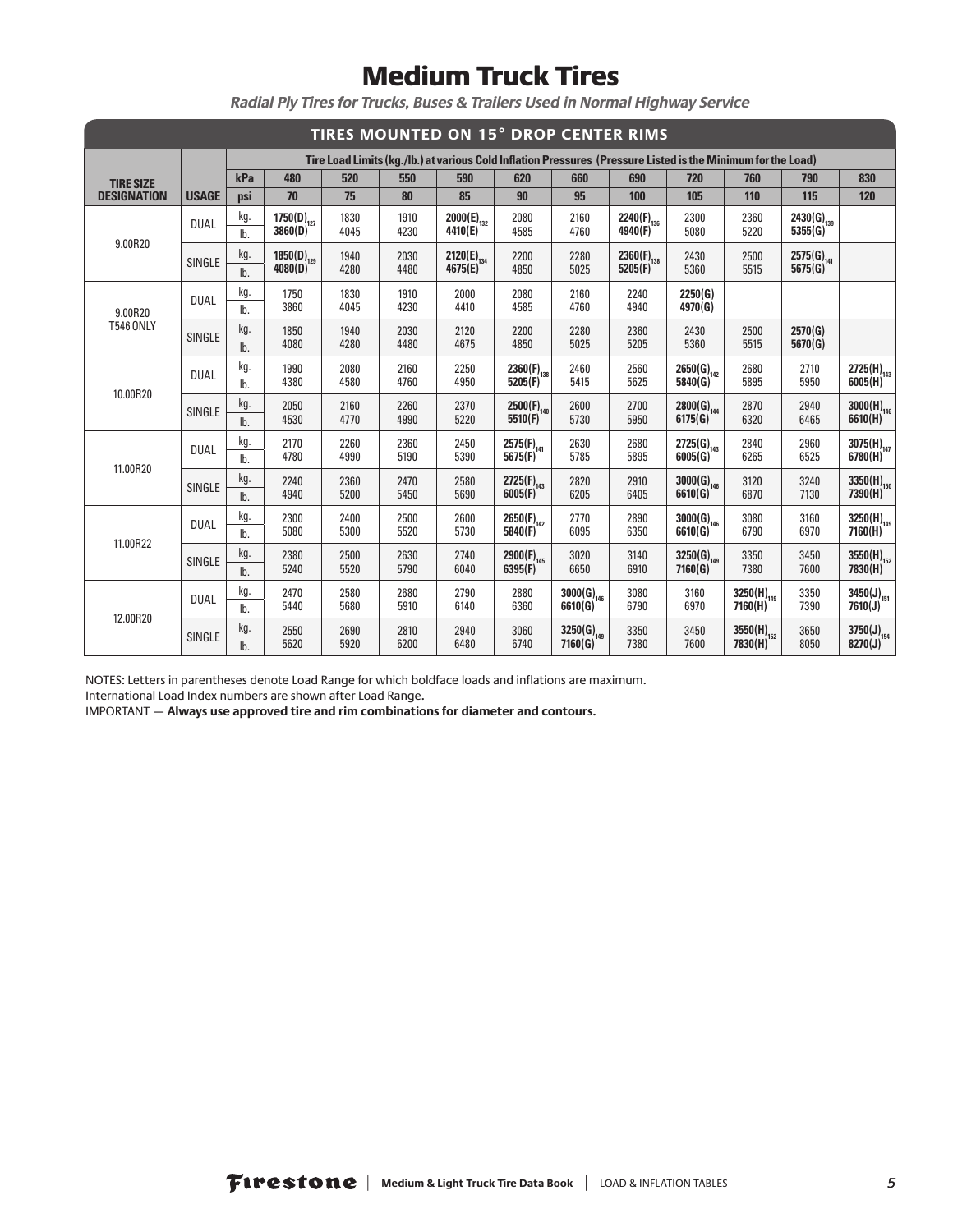*Light Truck* METRIC *Radial Ply Tires for Trucks, Buses, Trailers & Multipurpose Passenger Vehicles Used in Normal Highway Service*

|                    |               |                       |             |              |              | <b>TIRES MOUNTED ON 5° DROP CENTER RIMS</b>                       |              |              |                                   |              |              |                                   |
|--------------------|---------------|-----------------------|-------------|--------------|--------------|-------------------------------------------------------------------|--------------|--------------|-----------------------------------|--------------|--------------|-----------------------------------|
|                    |               |                       |             |              |              | <b>Tire Load Limits (Ib.) at various Cold Inflation Pressures</b> |              |              |                                   |              |              |                                   |
| <b>TIRE SIZE</b>   |               | kPa                   | 250         | 275          | 300          | 350                                                               | 380          | 400          | 450                               | 480          | 500          | 550                               |
| <b>DESIGNATION</b> | <b>USAGE</b>  | psi                   | 35          | 40           | 45           | 50                                                                | 55           | 60           | 65                                | 70           | 75           | 80                                |
|                    | <b>DUAL</b>   | kg.<br>lb.            | 820<br>1765 | 880<br>1940  | 930<br>2100  | $1060(C)_{110}$<br>2335(C)                                        | 1095<br>2420 | 1140<br>2570 | 1250<br>2755                      | 1300<br>2865 | 1130<br>3010 | $1400(E)_{120}$<br>3085(E)        |
| LT275/65R18        | <b>SINGLE</b> | kg.<br>I <sub>b</sub> | 900<br>1940 | 965<br>2130  | 1020<br>2310 | 1150(C) <sub>113</sub><br>2535(C)                                 | 1205<br>2660 | 1250<br>2825 | 1360<br>3000                      | 1425<br>3150 | 1450<br>3305 | 1550 $(E)_{123}$<br>3415(E)       |
|                    | <b>DUAL</b>   | kg.<br>lb.            | 715<br>1540 | 765<br>1690  | 810<br>1830  | $900(C)_{104}$<br>1985(C)                                         | 955<br>2105  | 990<br>2240  | $1060(D)_{110}$<br>2335(D)        | 1130<br>2495 | 1160<br>2615 | $1250(E)_{116}$<br>2755(E)        |
| LT245/70R17        | <b>SINGLE</b> | kg.<br>lb.            | 785<br>1690 | 840<br>1855  | 890<br>2010  | 1000(C) $_{108}$<br>2205(C)                                       | 1050<br>2315 | 1090<br>2460 | 1180(D) <sub>114</sub><br>2600(D) | 1240<br>2740 | 1270<br>2875 | $1360(E)_{119}$<br>3000(E)        |
|                    | <b>DUAL</b>   | kg.<br>lb.            | 800<br>1720 | 855<br>1890  | 910<br>2050  | $1030(C)_{109}$<br>2270(C)                                        | 1070<br>2360 | 1110<br>2510 | $1060(D)_{110}$<br>2680(D)        | 1240<br>2735 | 1260<br>2820 | $1320(E)_{118}$<br>2910(E)        |
| LT265/70R17        | <b>SINGLE</b> | kg.<br>lb.            | 880<br>1890 | 920<br>2075  | 1000<br>2255 | 1120(C) $_{112}$<br>2470(C)                                       | 1175<br>2595 | 1220<br>2760 | 1215(D) <sub>114</sub><br>2910(D) | 1360<br>3005 | 1390<br>3100 | $1450(E)_{119}$<br>3195(E)        |
| LT225/75R17        | <b>DUAL</b>   | kg.<br>lb.            | 665<br>1425 | 710<br>1565  | 750<br>1695  | 850(C) <sub>102</sub><br>1875(C)                                  | 885<br>1950  | 920<br>2075  | $1000(D)_{108}$<br>2205(D)        | 1050<br>2310 | 1070<br>2430 | 1150(E) <sub>113</sub><br>2535(E) |
|                    | <b>SINGLE</b> | kg.<br>lb.            | 730<br>1565 | 780<br>1720  | 825<br>1865  | 925(C) <sub>105</sub><br>2040(C)                                  | 970<br>2145  | 1010<br>2280 | $1090(D)_{111}$<br>2405(D)        | 1155<br>2540 | 1180<br>2670 | $1250(E)_{116}$<br>2755(E)        |
| LT275/70R18        | <b>DUAL</b>   | kg.<br>lb.            | 875<br>1885 | 935<br>2065  | 990<br>2250  | 1120<br>2470                                                      | 1175<br>2585 | 1220<br>2750 | 1320<br>2910                      | 1390<br>3060 | 1420<br>3210 | $1500(E)_{132}$<br>3305(E)        |
|                    | <b>SINGLE</b> | kg.<br>lb.            | 960<br>2070 | 1030<br>2270 | 1090<br>2470 | 1215<br>2680                                                      | 1290<br>2840 | 1340<br>3020 | 1450<br>3195                      | 1525<br>3360 | 1560<br>3530 | $1650(E)_{125}$<br>3640(E)        |

|             |               | kPa        | 480         | 520         | 550                              | 590         | 620                              | 660          | 690                               |
|-------------|---------------|------------|-------------|-------------|----------------------------------|-------------|----------------------------------|--------------|-----------------------------------|
|             |               | <b>psi</b> | 70          | 75          | 80                               | 85          | 90                               | 95           | 100                               |
|             | <b>DUAL</b>   | kg.<br>lb. | 570<br>1255 | 645<br>1420 | 730(C) $_{97}$<br>1610(C)        | 790<br>1740 | 875(D) <sub>103</sub><br>1930(D) |              |                                   |
| LT215/75R15 | <b>SINGLE</b> | kg.<br>lb. | 625<br>1375 | 710<br>1565 | $800(C)_{100}$<br>1765(C)        | 870<br>1915 | $950(D)_{106}$<br>2095(D)        |              |                                   |
|             | <b>DUAL</b>   | kg.<br>lb. | 645<br>1420 | 735<br>1620 | 825(C) <sub>101</sub><br>1820(C) | 900<br>1985 | $975(D)_{107}$<br>2150(D)        | 1060<br>2335 | 1150 $(E)_{113}$<br>2535(E)       |
| LT235/75R15 | <b>SINGLE</b> | kg.<br>lb. | 710<br>1565 | 810<br>1785 | $900(C)_{104}$<br>1985(C)        | 990<br>2180 | $1060(D)_{110}$<br>2335(D)       | 1160<br>2555 | 1250(E) <sub>116</sub><br>2755(E) |

NOTES: Letters in parentheses denote Load Range for which boldface loads and inflations are maximum. International Load Index numbers are shown after Load Range.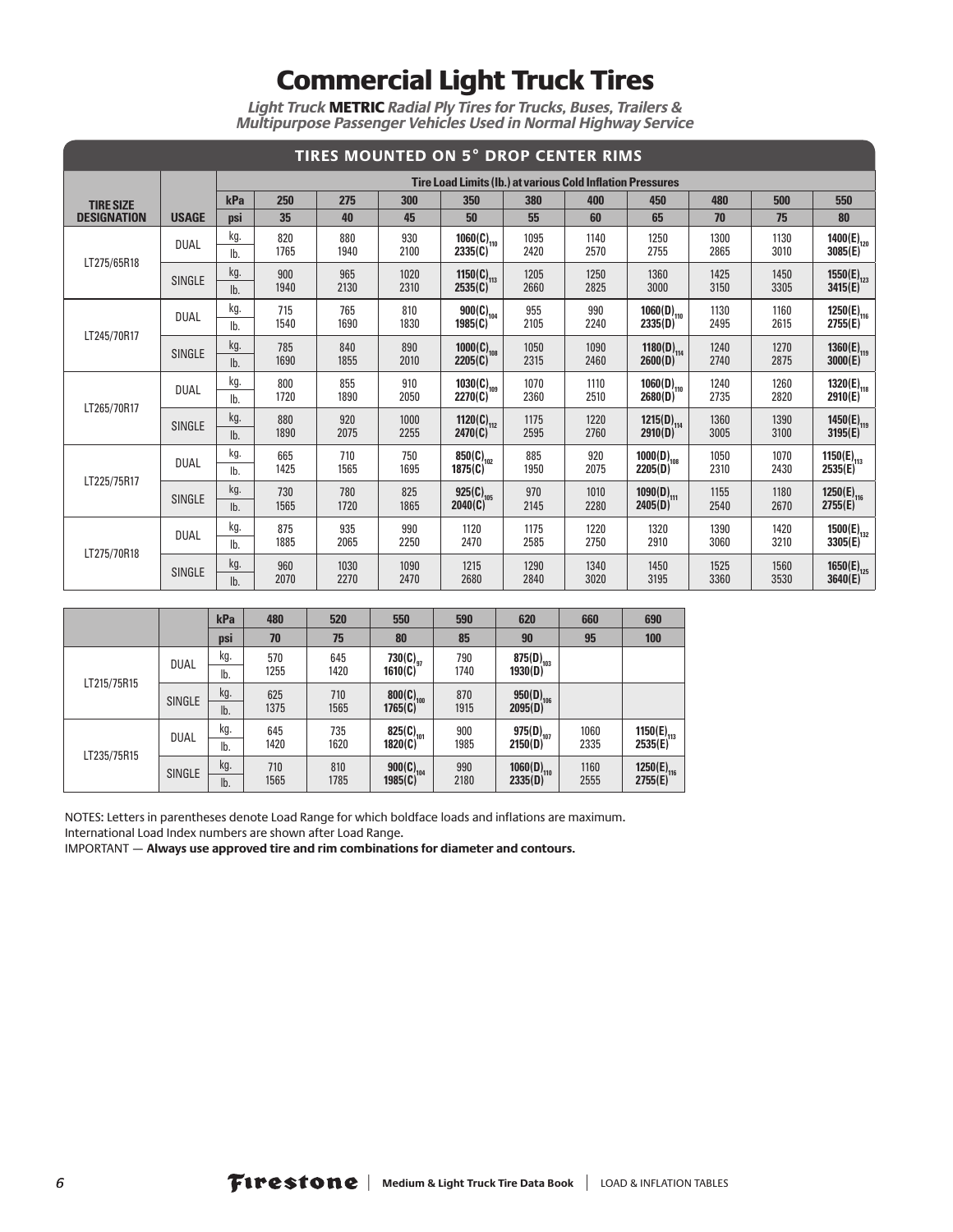*Light Truck* METRIC *Radial Ply Tires for Trucks, Buses, Trailers & Multipurpose Passenger Vehicles Used in Normal Highway Service*

|                                                                                                                                          |               |                       |             | TIRES MOUNTED ON 5° DROP CENTER RIMS |              |                                                                   |              |              |                                                  |              |                                                                                                                                              |                                                  |
|------------------------------------------------------------------------------------------------------------------------------------------|---------------|-----------------------|-------------|--------------------------------------|--------------|-------------------------------------------------------------------|--------------|--------------|--------------------------------------------------|--------------|----------------------------------------------------------------------------------------------------------------------------------------------|--------------------------------------------------|
|                                                                                                                                          |               |                       |             |                                      |              | <b>Tire Load Limits (Ib.) at various Cold Inflation Pressures</b> |              |              |                                                  |              |                                                                                                                                              |                                                  |
|                                                                                                                                          |               | kPa                   | 250         | 275                                  | 300          | 350                                                               | 380          | 400          | 450                                              | 480          | 500                                                                                                                                          | 550                                              |
| <b>DESIGNATION</b>                                                                                                                       | <b>USAGE</b>  | psi                   | 35          | 40                                   | 45           | 50                                                                | 55           | 60           | 65                                               | 70           | 75                                                                                                                                           | 80                                               |
|                                                                                                                                          | <b>DUAL</b>   | kg.<br>lb.            | 635<br>1365 | 675<br>1500                          | 725<br>1630  | $800(C)_{100}$<br>1765(C)                                         | 945<br>1875  | 885<br>1995  | 975(D) <sub>107</sub><br>2150(D)                 | 1000<br>2220 | 1040<br>2330                                                                                                                                 | 1120(E) <sub>112</sub><br>2470(E)                |
|                                                                                                                                          | <b>SINGLE</b> | kg.<br>lb.            | 700<br>1500 | 745<br>1650                          | 795<br>1790  | 880(C) <sub>103</sub><br>1940(C)                                  | 930<br>2060  | 970<br>2190  | $1060(D)_{110}$<br>2335(D)                       | 1100<br>2440 | 1140<br>2560                                                                                                                                 | $1215(E)_{115}$<br>2680(E)                       |
|                                                                                                                                          | <b>DUAL</b>   | kg.<br>lb.            | 720<br>1545 | 765<br>1695                          | 820<br>1845  | $\frac{910(C)}{2006(C)}$ <sup>104</sup>                           | 960<br>2125  | 1000<br>2255 | $\frac{1080(D)}{2381(D)}$ 111                    | 1135<br>2515 | 1170<br>2640                                                                                                                                 | 1260(E) <sub>116</sub><br>2778(E) <sup>116</sup> |
|                                                                                                                                          | <b>SINGLE</b> | kg.<br>lb.            | 790<br>1700 | 840<br>1865                          | 900<br>2030  | 1000(C) $_{108}$<br>2205(C)                                       | 1055<br>2335 | 1100<br>2480 | 1190(D) <sub>114</sub><br>2623(D)                | 1250<br>2765 | 1290<br>2900                                                                                                                                 | 1380(E) <sub>120</sub><br>3042(E)                |
|                                                                                                                                          | <b>DUAL</b>   | kg.<br>lb.            | 810<br>1740 | 860<br>1910                          | 920<br>2075  | $1030(C)_{109}$<br>2270(C)                                        | 1080<br>2390 | 1130<br>2540 | $1250(D)_{116}$<br>2755(D)                       | 1275<br>2825 | 1310<br>2965                                                                                                                                 | $1400(E)_{120}$<br>3085(E)                       |
|                                                                                                                                          | <b>SINGLE</b> | kg.<br>lb.            | 890<br>1910 | 950<br>2100                          | 1010<br>2280 | 1120(C) <sub>112</sub><br>2470(C)                                 | 1185<br>2625 | 1240<br>2790 | $1360(D)_{119}$<br>3000(D)                       | 1400<br>3105 | 1440<br>3260                                                                                                                                 | $1550(E)_{123}$<br>3415(E)                       |
| LT225/75R17                                                                                                                              | <b>DUAL</b>   | kg.<br>lb.            | 665<br>1425 | 710<br>1565                          | 750<br>1695  | 850(C) <sub>102</sub><br>1875(C)                                  | 885<br>1950  | 920<br>2075  | $1000(D)_{108}$<br>2205(D)                       | 1050<br>2310 | 1070<br>2430                                                                                                                                 | 1150(E) <sub>113</sub><br>2535(E)                |
|                                                                                                                                          | <b>SINGLE</b> | kg.<br>lb.            | 730<br>1565 | 780<br>1720                          | 825<br>1865  | $925(C)_{105}$<br>2040(C)                                         | 970<br>2145  | 1010<br>2280 | $1090(D)_{111}$<br>2405(D)                       | 1155<br>2540 | 1180<br>2670<br>1180<br>2685<br>1300<br>2950<br>1030<br>2320<br>1130<br>2550<br>1170<br>2645<br>1290<br>2905<br>1320<br>2980<br>1450<br>3275 | 1250(E) <sub>116</sub><br>2755(E)                |
|                                                                                                                                          | <b>DUAL</b>   | kg.<br>lb.            | 590<br>1275 | 645<br>1395                          | 675<br>1515  | 750<br>1655                                                       | 810<br>1745  | 825<br>1855  | 875(D) <sub>103</sub><br>1930(D)                 |              |                                                                                                                                              |                                                  |
|                                                                                                                                          | SINGLE        | kg.<br>I <sub>b</sub> | 650<br>1400 | 710<br>1535                          | 740<br>1665  | 825<br>1820                                                       | 890<br>1920  | 905<br>2040  | $975(D)_{107}$<br>2150(D)                        |              |                                                                                                                                              |                                                  |
|                                                                                                                                          | <b>DUAL</b>   | kg.<br>lb.            | 730<br>1570 | 800<br>1725                          | 830<br>1870  | 925<br>2040                                                       | 1015<br>2190 | 1010<br>2315 | 1120<br>2470                                     | 1090<br>2560 |                                                                                                                                              | 1285(E) <sub>117</sub><br>2835(E) <sup>117</sup> |
|                                                                                                                                          | <b>SINGLE</b> | kg.<br>lb.            | 800<br>1725 | 880<br>1895                          | 910<br>2055  | 1030<br>2270                                                      | 1115<br>2405 | 1110<br>2545 | 1215<br>2680                                     | 1305<br>2815 |                                                                                                                                              | $1400(E)_{120}$<br>3085(E)                       |
|                                                                                                                                          | <b>DUAL</b>   | kg.<br>lb.            | 630<br>1360 | 690<br>1490                          | 720<br>1625  | $\frac{800}{(C)}_{100}$                                           | 865<br>1865  | 870<br>1985  | $975(D)_{107}$<br>2150(D)                        | 1025<br>2210 |                                                                                                                                              | 1120(E) <sub>112</sub><br>2470(E)                |
|                                                                                                                                          | <b>SINGLE</b> | kg.<br>lb.            | 695<br>1495 | 760<br>1640                          | 790<br>1785  | 880(C) $_{103}$<br>1940(C)                                        | 950<br>2050  | 965<br>2180  | $1060(D)_{110}$<br>2335(D)                       | 1130<br>2430 |                                                                                                                                              | $1215(E)_{115}$<br>2680(E)                       |
|                                                                                                                                          | <b>DUAL</b>   | kg.<br>lb.            | 720<br>1545 | 790<br>1700                          | 820<br>1845  | 910(C) <sub>104</sub><br>2006(C)                                  | 985<br>2125  | 1000<br>2260 | $1080(D)_{111}$<br>2381(D)                       | 1165<br>2515 |                                                                                                                                              | $1260(E)_{116}$<br>2778(E)                       |
|                                                                                                                                          | <b>SINGLE</b> | kg.<br>lb.            | 790<br>1700 | 965<br>1870                          | 900<br>2030  | $1000(C)_{108}$<br>2205(C)                                        | 1100<br>2335 | 1155<br>2485 | 1190(D) <sub>114</sub><br>2623(D) <sup>114</sup> | 1285<br>2765 |                                                                                                                                              | 1380(E) <sub>120</sub><br>3042(E) <sup>120</sup> |
|                                                                                                                                          | <b>DUAL</b>   | kg.<br>lb.            | 815<br>1745 | 890<br>1920                          | 930<br>2085  | $1030(C)_{109}$<br>2270(C)                                        | 1115<br>2400 | 1130<br>2550 | $1250(D)_{116}$<br>2755(D)                       | 1320<br>2840 |                                                                                                                                              | $1400(E)_{120}$<br>3085(E)                       |
| <b>TIRE SIZE</b><br>LT225/75R16<br>LT245/75R16<br>LT265/75R16<br>LT215/80R15<br>LT235/80R17<br>LT215/85R16<br>LT235/85R16<br>LT255/85R16 | <b>SINGLE</b> | kg.<br>lb.            | 895<br>1920 | 980<br>2110                          | 1020<br>2290 | 1120(C) <sub>112</sub><br>2470(C)                                 | 1225<br>2635 | 1240<br>2800 | $1360(D)_{119}$<br>3000(D)                       | 1450<br>3120 |                                                                                                                                              | $1550(E)_{123}$<br>3415(E)                       |

NOTES: Letters in parentheses denote Load Range for which boldface loads and inflations are maximum.

International Load Index numbers are shown after Load Range.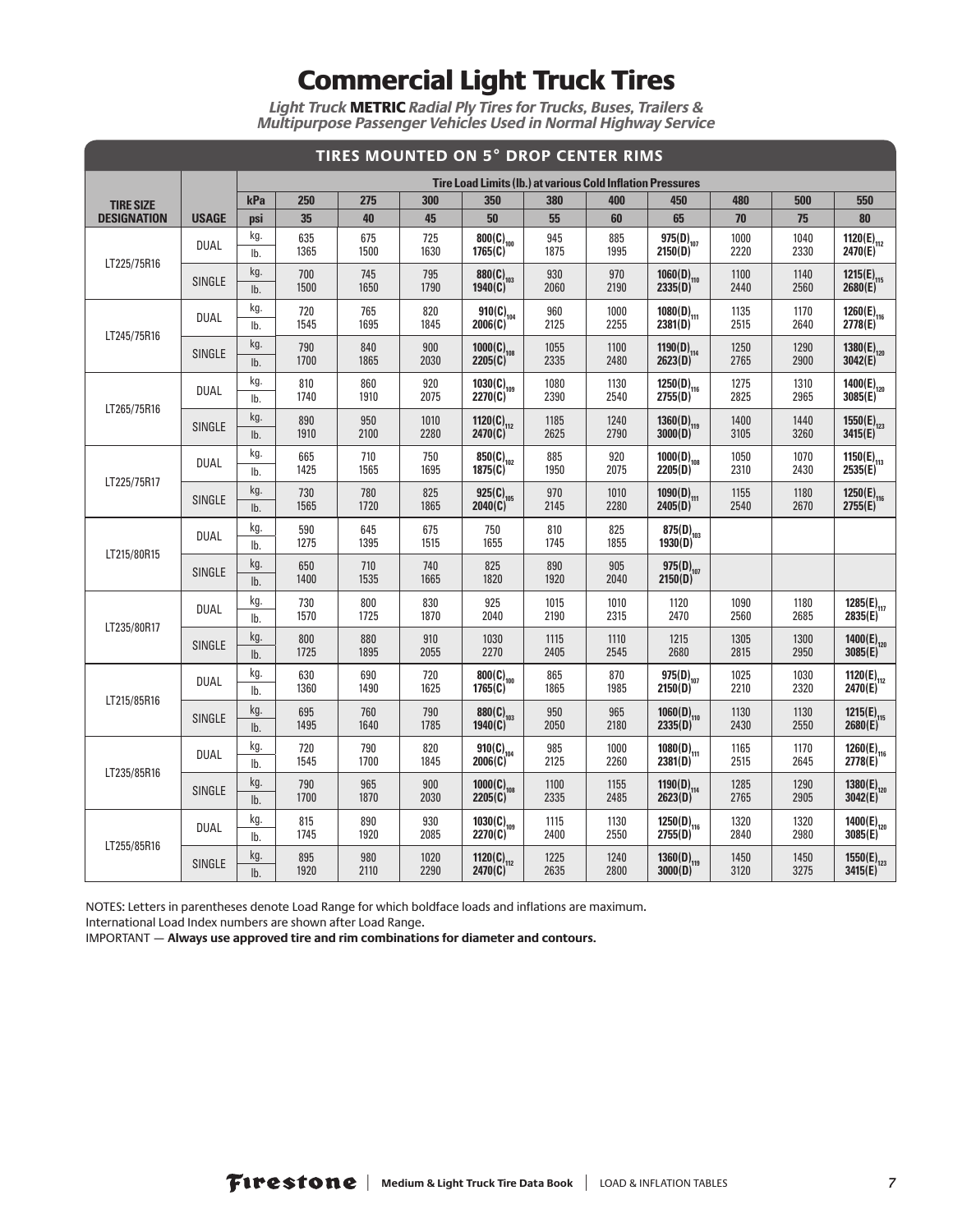*Light Truck* RADIAL & BIAS *Ply Tires for Trucks, Buses, Trailers & Multipurpose Passenger Vehicles Used in Normal Highway Service*

|                                                                 | <b>TIRES MOUNTED ON 5° DROP CENTER RIMS</b> |            |                     |      |      |                      |      |      |                                                                |      |      |                 |  |  |  |
|-----------------------------------------------------------------|---------------------------------------------|------------|---------------------|------|------|----------------------|------|------|----------------------------------------------------------------|------|------|-----------------|--|--|--|
|                                                                 |                                             |            |                     |      |      |                      |      |      | Tire Load Limits (kg./lb.) at various Cold Inflation Pressures |      |      |                 |  |  |  |
|                                                                 | <b>RADIAL PLY</b>                           |            |                     |      |      |                      |      |      |                                                                |      |      |                 |  |  |  |
|                                                                 |                                             | kPa        | 250                 | 280  | 310  | 340                  | 380  | 410  | 450                                                            | 480  | 520  | 550             |  |  |  |
| 35<br>55<br>50<br>65<br>75<br>80<br>60<br>70<br>40<br>45<br>psi |                                             |            |                     |      |      |                      |      |      |                                                                |      |      |                 |  |  |  |
|                                                                 |                                             |            | DIAGONAL (BIAS) PLY |      |      |                      |      |      |                                                                |      |      |                 |  |  |  |
| <b>TIRE SIZE</b>                                                |                                             | kPa        | 210                 | 240  | 280  | 310                  | 340  | 380  | 410                                                            | 450  | 480  | 520             |  |  |  |
| <b>DESIGNATION</b>                                              | <b>USAGE</b>                                | <b>DSI</b> | 30                  | 35   | 40   | 45                   | 50   | 55   | 60                                                             | 65   | 70   | 75              |  |  |  |
|                                                                 | <b>DUAL</b>                                 | kg.        | 540                 | 595  | 645  | 690(C) <sub>95</sub> | 735  | 780  | 825(D) <sub>101</sub>                                          | 850  | 890  | $925(E)_{105}$  |  |  |  |
| 7.00R15LT                                                       |                                             | lb.        | 1190                | 1310 | 1420 | 1520(C)              | 1620 | 1715 | 1820(D)                                                        | 1870 | 1960 | 2040(E)         |  |  |  |
| 7.00*15LT                                                       |                                             | kg.        | 610                 | 670  | 730  | $775(D)_{qq}$        | 830  | 880  | $925(D)_{105}$                                                 | 965  | 1005 | $1060(E)_{110}$ |  |  |  |
|                                                                 | <b>SINGLE</b>                               | Ib.        | 1350                | 1480 | 1610 | 1710(C)              | 1830 | 1940 | 2040(D)                                                        | 2130 | 2220 | 2335(E)         |  |  |  |

|                            |               |            | <b>RADIAL PLY</b> |             |             |                          |             |             |                                  |             |             |                            |             |              |                            |
|----------------------------|---------------|------------|-------------------|-------------|-------------|--------------------------|-------------|-------------|----------------------------------|-------------|-------------|----------------------------|-------------|--------------|----------------------------|
|                            |               | kPa        | 250               | 280         | 310         | 350                      | 380         | 410         | 450                              | 480         | 520         | 550                        | 590         | 620          | 660                        |
|                            |               | psi        | 35                | 40          | 45          | 50                       | 55          | 60          | 65                               | 70          | 75          | 80                         | 85          | 90           | 95                         |
|                            |               |            |                   |             |             |                          |             |             | DIAGONAL (BIAS) PLY              |             |             |                            |             |              |                            |
|                            |               | kPa        | 210               | 250         | 280         | 310                      | 350         | 380         | 410                              | 450         | 480         | 520                        | 550         | 590          | 620                        |
|                            |               | psi        | 30                | 240         | 40          | 45                       | 50          | 55          | 60                               | 65          | 70          | 75                         | 80          | 85           | 90                         |
| 8.00R16.5LT<br>8.00*16.5LT | <b>DUAL</b>   | kg.<br>lb. | 540<br>1195       | 595<br>1310 | 640<br>1415 | $690(C)_{q5}$<br>1520(C) | 735<br>1620 | 775<br>1710 | 825(D) <sub>101</sub><br>1820(D) | 855<br>1885 | 895<br>1970 | $925(E)_{105}$<br>2040(E)  | 965<br>2130 | 1000<br>2200 | $1030(F)_{109}$<br>2270(F) |
|                            | SINGLE        | kg.        | 615               | 675         | 730         | $800(C)_{100}$           | 835         | 880         | $925(D)_{105}$                   | 975         | 1020        | $1060(E)_{110}$            | 1100        | 1130         | $1180(F)_{114}$<br>2600(F) |
|                            |               | lb.        | 1360              | 1490        | 1610        | 1765(C)                  | 1840        | 1945        | 2040(D)                          | 2145        | 2240        | 2335(E)                    | 2420        | 2500         |                            |
|                            | <b>DUAL</b>   | kg.        | 625               | 685         | 740         | $800(C)_{100}$           | 840         | 895         | $950(D)_{105}$                   | 985         | 1030        | 1090(E) <sub>111</sub>     | 1110        | 1150         | 1215(F) <sub>115</sub>     |
| 8.75R16.5LT                |               | lb.        | 1380              | 1515        | 1630        | 1765(C)                  | 1855        | 1970        | 2095(D)                          | 2175        | 2260        | 2405(E)                    | 2450        | 2540         | 2680(F)                    |
| 8.75*16.5LT                | <b>SINGLE</b> | kg.        | 710               | 780         | 840         | $900(C)_{104}$           | 955         | 1020        | $1090(D)_{111}$                  | 1120        | 1170        | $1215(E)_{115}$<br>2680(E) | 1260        | 1310         | $1360(F)_{119}$<br>3000(F) |
|                            |               | lb.        | 1570              | 1720        | 1850        | 1985(C)                  | 2110        | 2240        | 2405(D)                          | 2470        | 2570        |                            | 2780        | 2880         |                            |
|                            | <b>DUAL</b>   | kg.        | 740               | 810         | 875         | $950(C)_{106}$           | 1000        | 1060        | 1120(D) <sub>112</sub>           | 1170        | 1220        | 1285(E) <sub>117</sub>     |             |              |                            |
| 9.50R16.5LT                |               | lb.        | 1635              | 1785        | 1925        | 2095(C)                  | 2200        | 2330        | 2470(D)                          | 2570        | 2685        | 2835(E)                    |             |              |                            |
| $9.50*16.5LT$              |               | kg.        | 845               | 920         | 995         | 1090(C) $_{111}$         | 1130        | 1200        | 1285(D) <sub>117</sub>           | 1320        | 1380        | 1450(E) <sub>121</sub>     |             |              |                            |
|                            | SINGLE        | lb.        | 1860              | 2030        | 2190        | 2405(C)                  | 2500        | 2650        | 2835(D)                          | 2920        | 3050        | 3195(E)                    |             |              |                            |

NOTES: Letters in parentheses denote Load Range for which boldface loads and inflations are maximum.

International Load Index numbers are shown after Load Range.